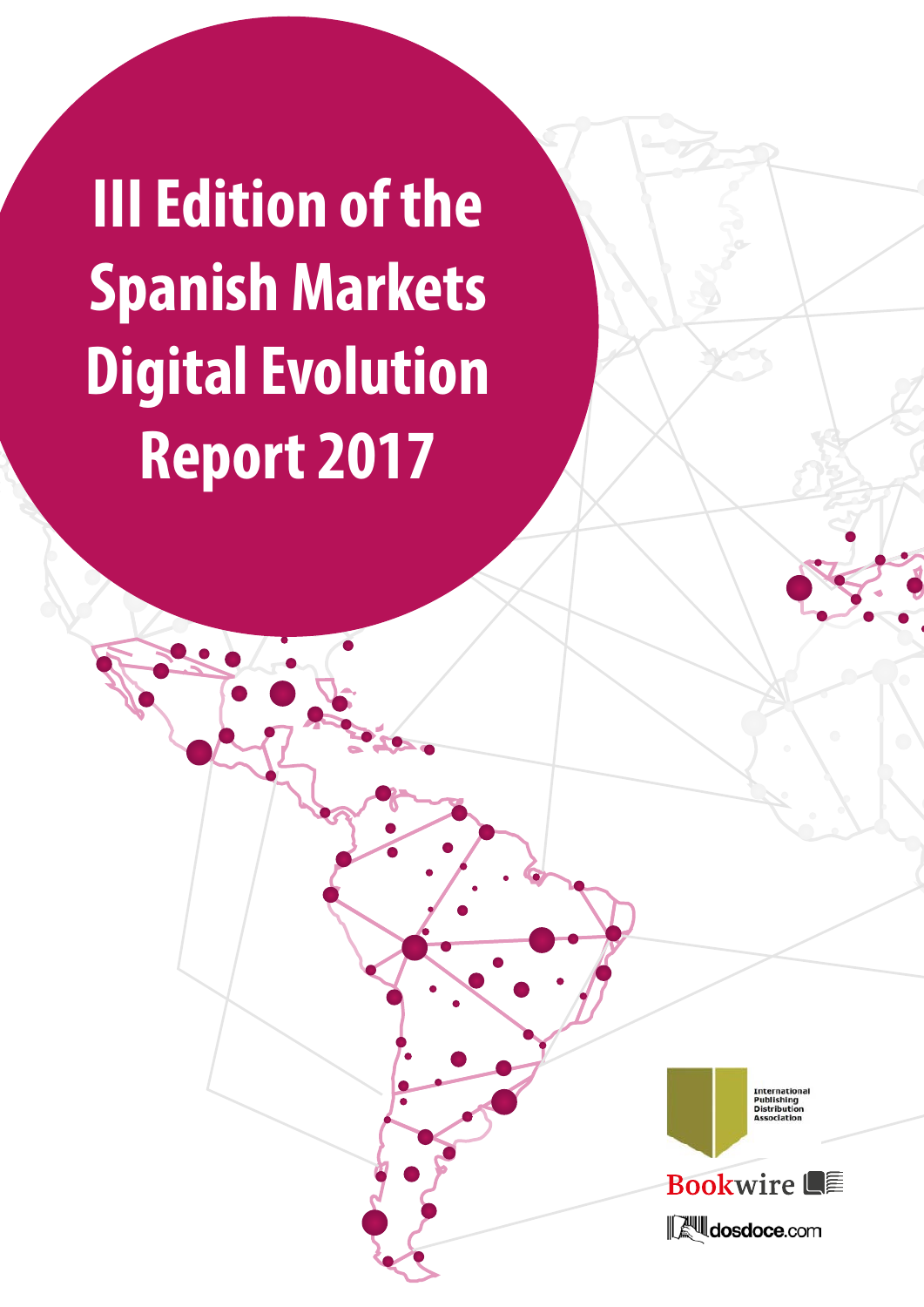# **CONTENTS**

| <b>1. Executive Summary</b>                                                                       | 3 |
|---------------------------------------------------------------------------------------------------|---|
| 2. Evolution of digital market in<br>the Spanish Markets                                          | 4 |
| 2.1 Good news: growth of the<br><b>Spanish Domestic Market</b>                                    | 4 |
| 2.2 The Hispanic digital market<br>booms in the US                                                | 4 |
| 2.3 Sales Channel equilibrium and<br>local bibliodiversity                                        | 5 |
| 2.4. Diversification of business models                                                           | 5 |
| 2.5. Pricing dynamics in the Spanish<br>markets                                                   | 6 |
| 2.6. Pricing behaviour by markets                                                                 | 6 |
| <b>3. About the Report and</b><br><b>The International Digital</b><br><b>Distributors Meeting</b> | 8 |
| <b>About the Report</b>                                                                           | 8 |
| <b>About Dosdoce.com</b>                                                                          | 8 |
| <b>About Bookwire</b>                                                                             | 8 |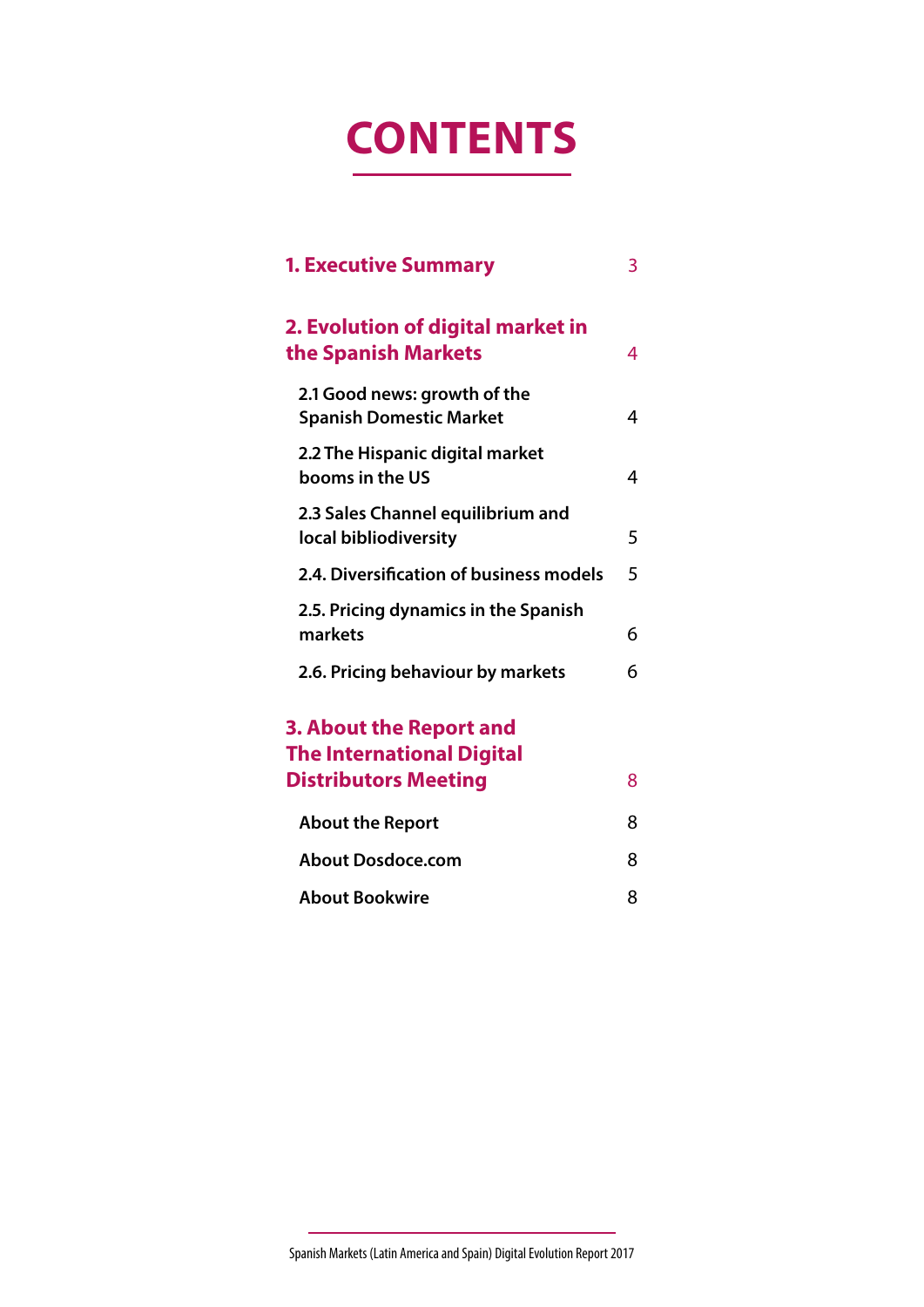## <span id="page-2-0"></span>**1. EXECUTIVE SUMMARY**

Although digital cultures are evolving at highly different rates in the Spanish Markets, digital publishing (ebooks and audiobooks ) offers a broad spectrum of business opportunities for publishers in Spain and Latin America.

The soaring number of new ebooks published in the Spanish Markets (more than 50,000 in 2016), the growing importance of digital reading in the region and the increasing role of the Internet as a distribution and marketing tool for print books, as well as ebooks and audiobooks, all lead to the assumption that the rapid evolution of the digital market will be reality in most Latin American countries by 2020.

Spanish publishers represented by Bookwire, more than 200 in Spain and Latin America, have experienced a 41% sales growth in 2016 compared to 2015. During the same period, Latin American publishers have experienced an even greater growth (110%) due to the increase of their digital catalog offering, local relevance of their catalog to local readers, as well as more competitive pricing than larger publishing houses.

Having looked closely at digital and publishing trends in various Latin American countries, this report, compiled by Dosdoce. com in collaboration with Bookwire.es, the leading ebook and audiobook distribution platform in the region, aims to become an annual reference tool for publishers, booksellers, authors, the media and experts to understand the changes being experienced by Spanish-speaking and Portuguese markets, together with the business opportunities these changes offer professionals in the publishing sector worldwide.

During the last three years, we have seen an ongoing growth of digital content in the Spanish Markets. More and more Latin American publishers are converting their print books into ePubs to serve their local markets, but specially to be able to export their titles worldwide. For example, in 2016 more than 20 Mexican publishing houses of all sizes decided to increase their digital catalog offerings, both ebooks and audiobooks.

Thanks to this positive evolution, there is now enough amount of sales data in the Region to be able to compare the digital singularities of the Spanish and Latin American digital markets. As occurs with physical bookstores, independent and midsize publisher's sales behaviour in the digital marketplace is different from that of a major publisher. As more and more independent publishers strongly push towards the digital distribution of their books, peculiarities of that nature have been detected and analysed in this Report..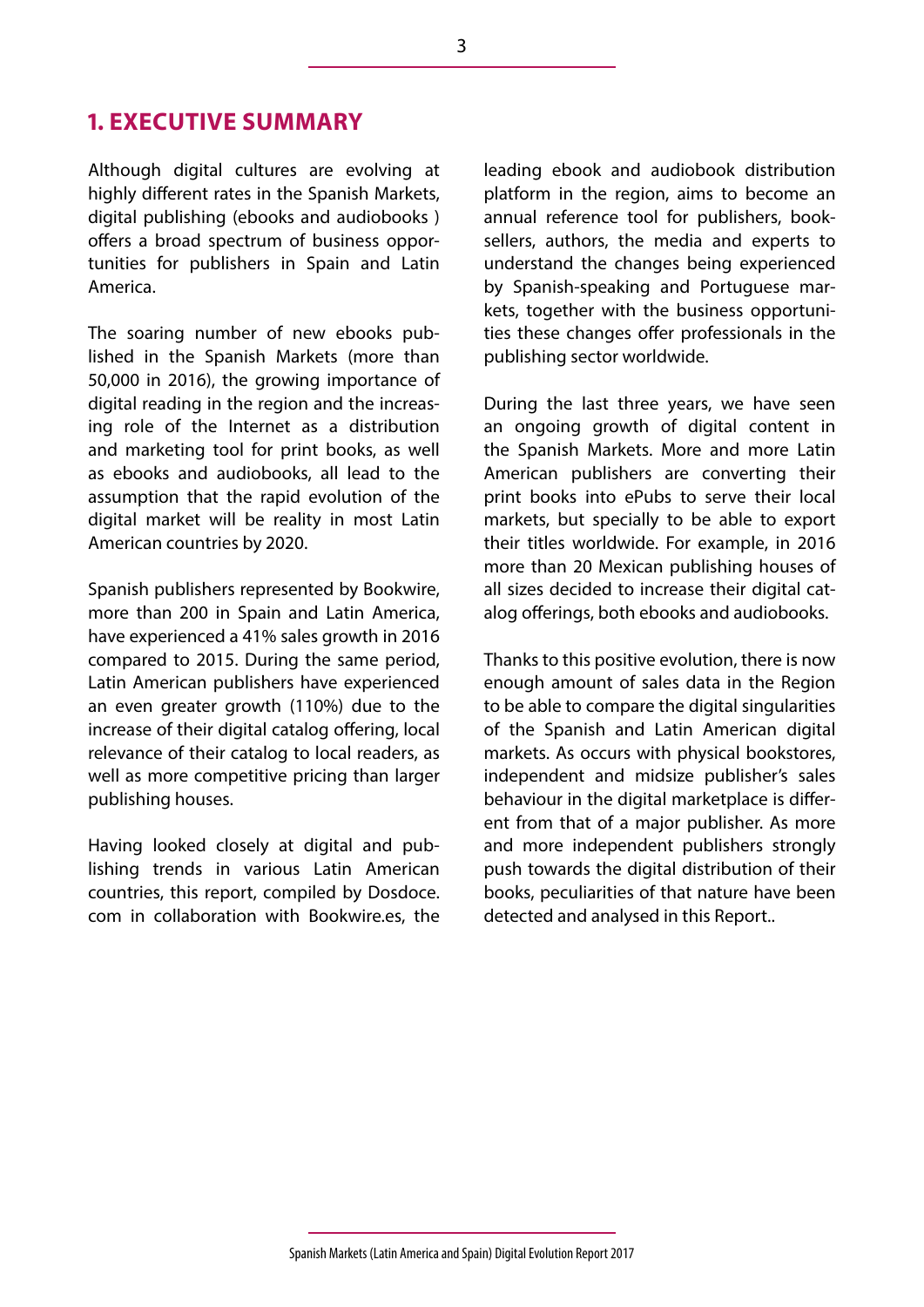## <span id="page-3-0"></span>**2. EVOLUTION OF DIGITAL MARKET IN THE SPANISH MARKETS**

#### **2.1 Good news: growth of the Spanish Domestic Market**

49% of the ebooks published in Spain were sold on the Spanish domestic market in 2016 compared to 45% in 2015. This small growth of four points indicates that Spain is finally recovering from the huge financial crisis that has eroded more than 700 million euros in print sales in the last 6 years (2009-2015)

The 200 plus independent and midsize Spanish and Latin American publishers using Bookwire.es platform to distribute their ebooks and audiobooks have indicated that 51% of their ebooks were sold outside Spain, i.e. Latin America (34%), the US (11%), Europe (5%) and the rest of the world (1%).



Mexico takes the lead in sales of digital content published by independent Spanish publishers (16%), whereas remaining sales are distributed among other countries in the region (Argentina, Colombia, Chile, etc.).

#### **2.2 The Hispanic digital market booms in the US**

There are more and more Spanish and Latin American independent publishers strongly committed to the distribution of their books in digital format in order to reach readers all over the world. We are all aware of the difficulties involved in distributing paper books in the region due to the various setbacks and shortcomings of analog distribution. Ebooks are fortunately boundary-free thanks to digital distribution. As a result, independent publishers such as **[Rey Naranjo](http://www.reynaranjo.net/)** in Colombia, **[Amanuta](http://www.amanuta.cl/)** in Chile, **[Malatetra](http://libros.malaletra.com/) and CIDCLI** in Mexico, among many others, have seen how their digital books are not only being sold in their countries of origin, but also in unreachable paper format markets.

According to recent figures, 61% of independent Latin American based publishers' digital sales were made in the Latin American continent, whereas 39% occurred in markets beyond that region: 25% in the US, 8% in Spain, 5% in Europe and 1% in the rest of the world.



Once again, Mexico takes the lead in content production and sales of digital content published by Latin American based publishers (24%), whereas remaining sales are distributed among other countries in the region (Argentina, Colombia, Chile, etc.).

4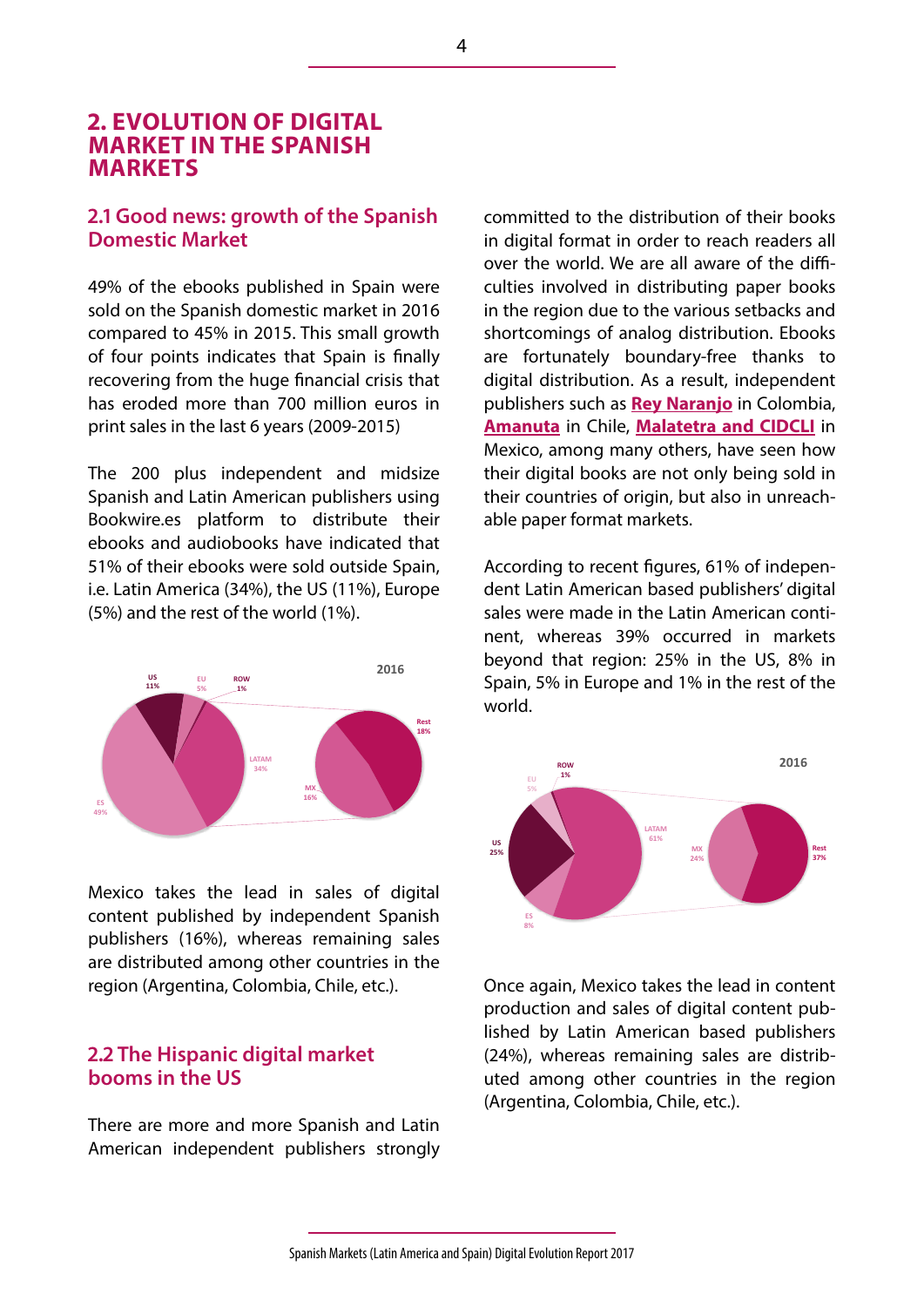### <span id="page-4-0"></span>**2.3 Sales Channel equilibrium and local bibliodiversity**

According to numerous international reports, the big publishers generate from 60% to 75% of digital sales through Amazon, whereas independent publishers' digital sales are more equally distributed among the main international digital channels (Amazon, Apple and Google). In other words, independent publishers do not depend on one sole channel to reach readers.

In 2016, 40% to 45% of digital sales by Spanish and Latin American publishers are processed via Amazon, whereas 38% to 42% are made through Apple; remaining digital sales are distributed among other channels (Kobo, Casa del Libro, Google, etc.).



The reasons for the decreasing dependence on Amazon are due to certain common characteristics of independent publishers and may be summarised as follows:

- Amazon launches a large number of campaigns to promote new releases. Independent publishers offer much fewer new releases per year than major publishers.
- Amazon launches various campaigns offering large discounts. Independent

publishers are more reluctant to offer big discounts on their ebooks since their titles usually have a longer lifespan (backlist) than those offered by major publishers.

• Marketing campaigns beyond price discounts. Apple, FNAC, Orbile and Kobo are investing in campaigns to promote transversal content rather than price discounts. Independent publishers have an extensive backlist on which to base such campaigns.

## **2.4. Diversification of business models**

Although unit sales in online stores continue to dominate marketing choices, library and subscription channels are becoming more and more relevant. The quota in relation to libraries may shortly experience a huge increase.



Sales in libraries and subscription platforms are slowly on the increase. Although sales by stores such as Amazon, Apple, Kobo, among others, continue to be the main sales channels for independent and midsize publishers. During 2016, we saw how profits from subscription platforms, especially in Mexico, US and Germany, are becoming relevant for independent publishers surpassing 5% of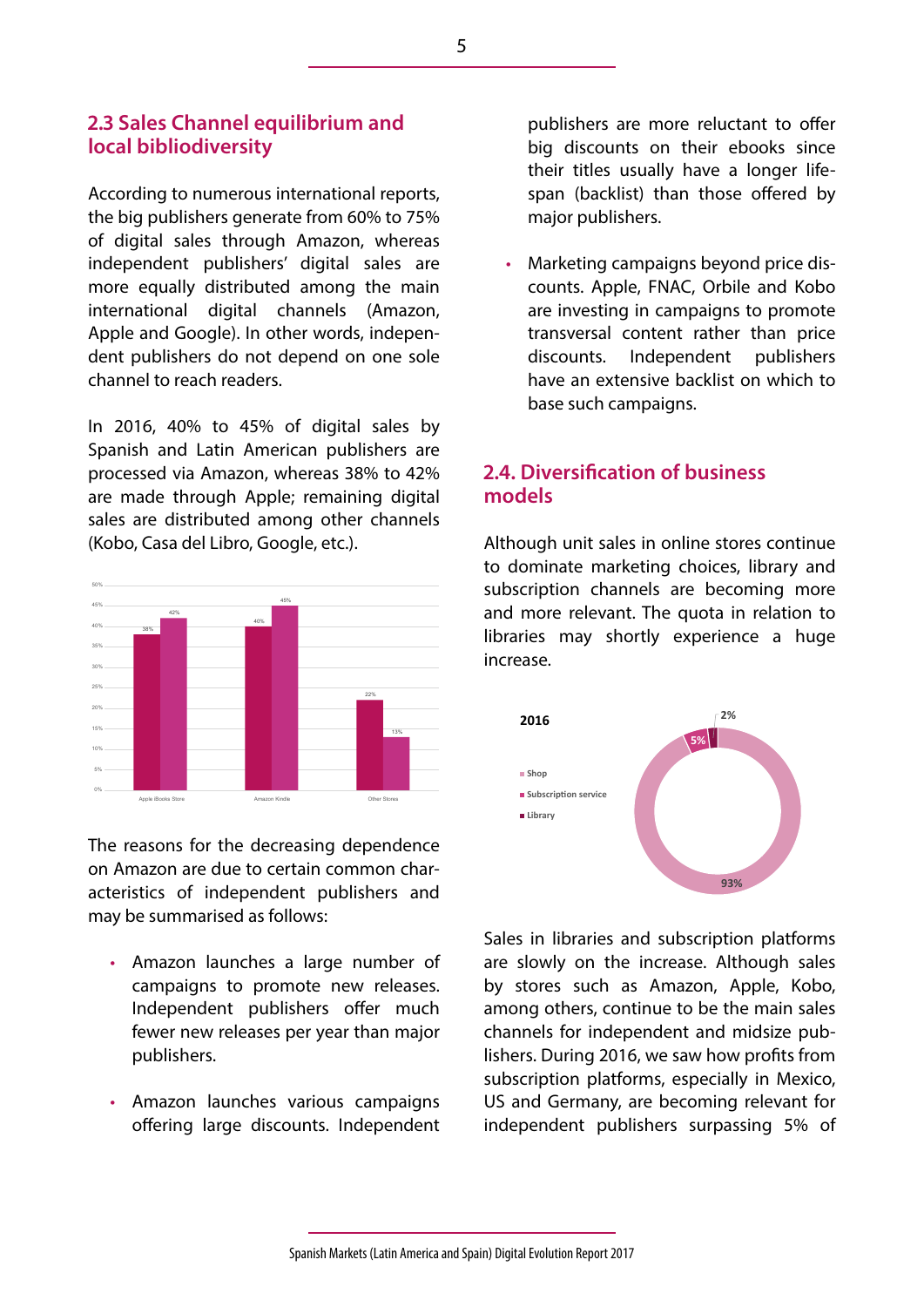<span id="page-5-0"></span>total digital sales. The sale of ebook licences to libraries remaining flat during this period at 2% of digital sales.

### **2.5. Pricing dynamics in the Spanish markets**

According to various international reports, one of the reasons for the drop in ebook sales by major publishers is derived from the increase in prices over the last few months. Although most of the new releases proposed by the big publishing companies were offered at an average price of €9.99 at the beginning of 2015, prices rose in the first two quarters of 2016 from €12.99 to €14.99, experiencing a drop in sales. Due to this reader's sensitivity to higher prices, most publishers decided to reduce the prices of their new releases back to 9,99 euros (VAT included) range.

As indicated in the table below, the average sale price of an ebook sold in Spain published by a Spanish publisher amounts to 7,57 euros (VAT included), almost a 1 euro increase in sales prices. On the other hand, Latin American publishers have reduced their sales prices in 2016 by 44 cents to be more competitive in the marketplace due to the economic stagnation of most countries in the region. The average sales price of an ebook sold by a Latin American publisher is 8,96 euros (VAT included)

| <b>Publishers Average Prices</b><br>(VAT included) | 2015 | 2016 |
|----------------------------------------------------|------|------|
| Spain                                              | 6,59 | 7.57 |
| Latin America                                      | 9.40 | 8,96 |
| Average prices in the region                       | 6.91 | 7,83 |

According to the chart below, the main growth area of sales of ebooks in the Spanish Markets is located from 4,99 to €9,99 euros range. There has been a small sales growth in ebook priced above 10,00 euros, but these titles are most academic /reference ones, as well as very niche categories such as art books, cooking books, architecture…



International sales figures reveals in the above chart that ebooks costing less than €9.99 represented over 75% of sales in 2016. It is also interesting to note that ebooks costing less than 4,99 euros have eroded their sales efficiency representing less than 40% of the units sold in 2016 compared to 60% in 2015.

#### **2.6. Pricing behaviour by markets**

On comparing the most highly sought-after genres in Spain, LATAM and the US, it has been observed that the US market allows higher pricing than Spanish speaking countries. A comparison of specialised materials in Spain and LATAM revealed that perhaps a more flexible approach to price policies in the latter may lead to a strong increase in demand.

Analyzing the charts below, the average price of a fiction ebook in Spain is 5,89 euros, whereas that same category in the USA

6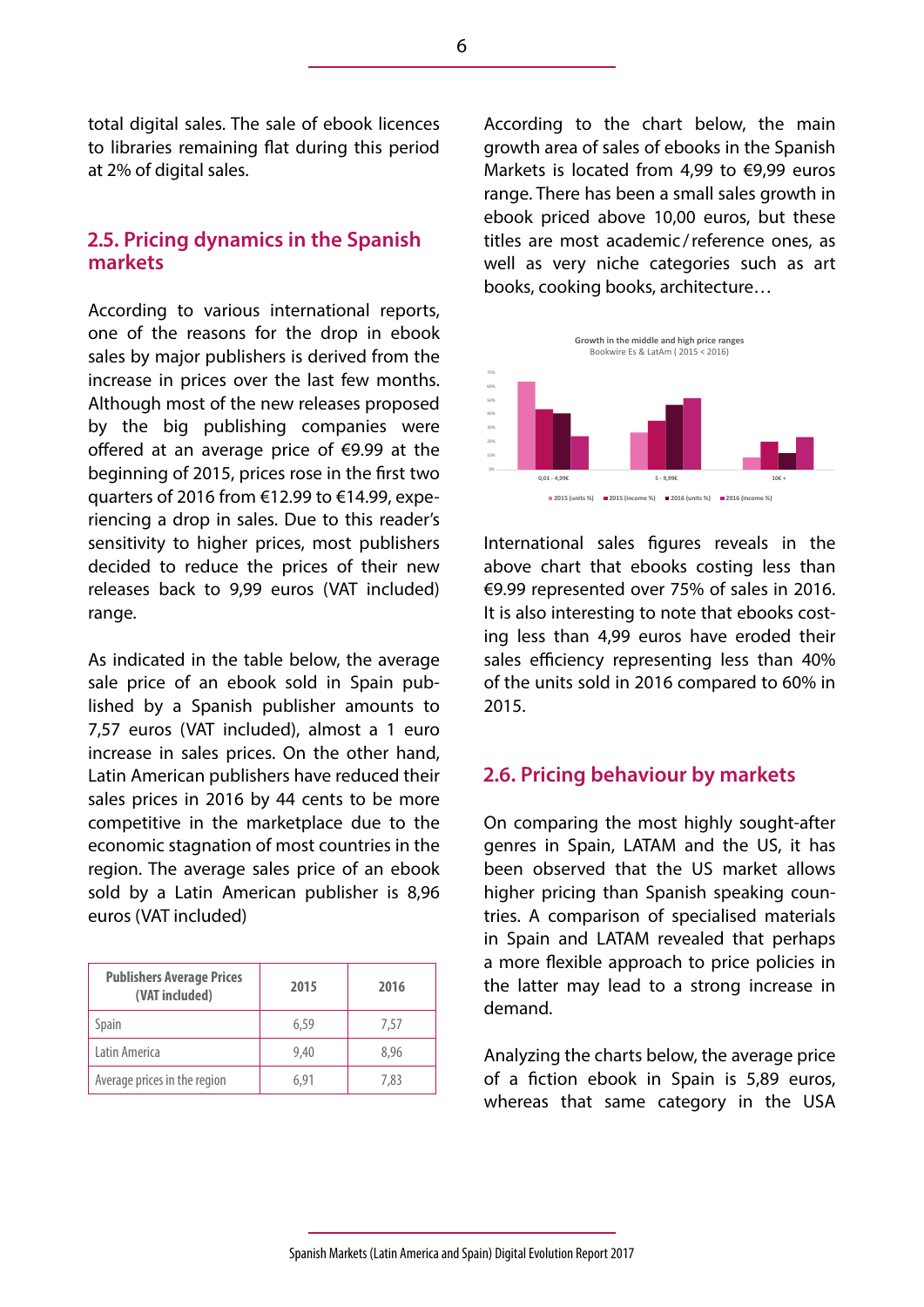reached an average price of €5.09 and in Latin American it peaked at 5,94 euros. It may be worth for Spanish publishers to consider whether a greater price adjustment in the Latin American markets would be advisable, essentially due to the decrease in exchange rate within the last year.



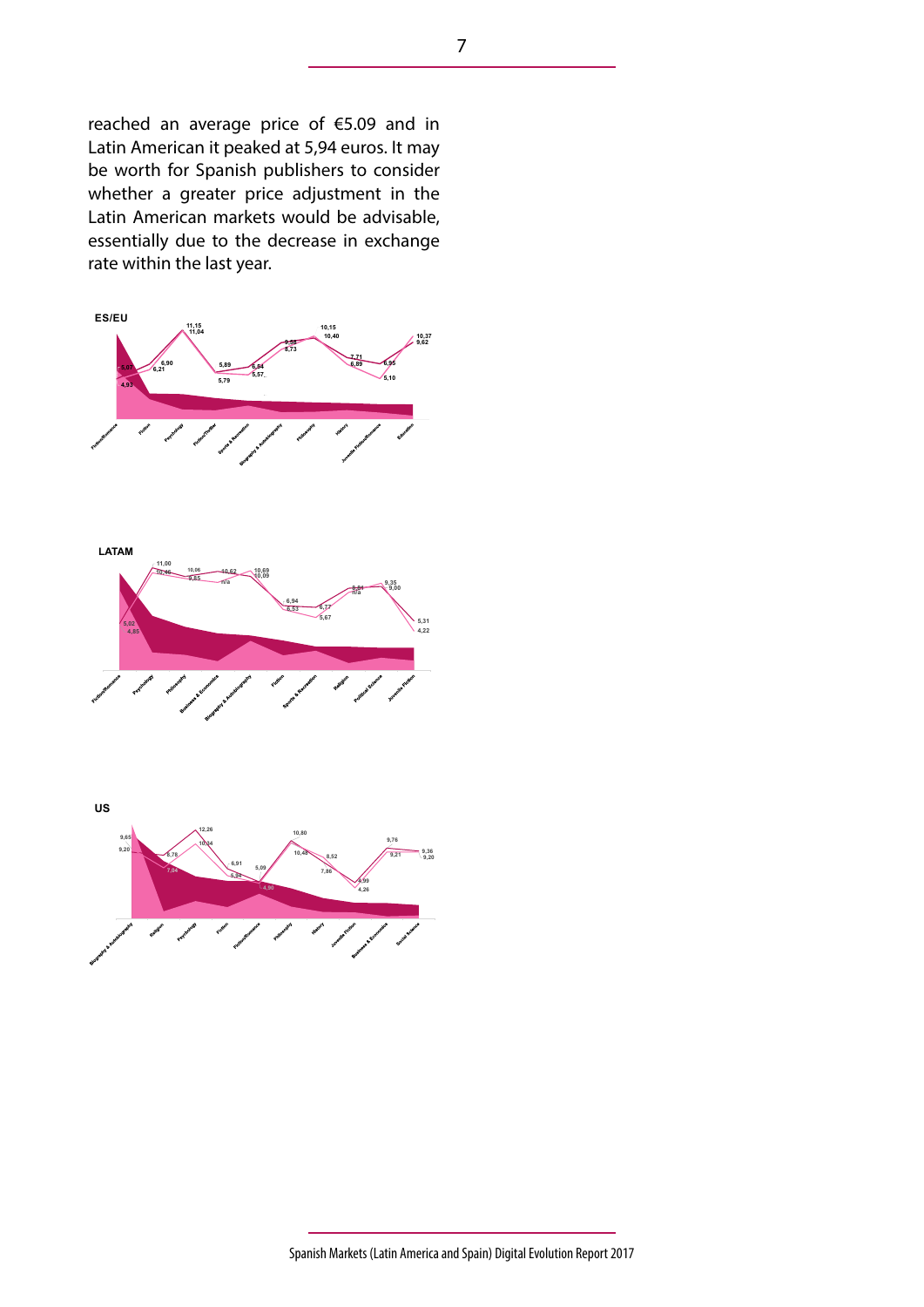## <span id="page-7-0"></span>**3. ABOUT THE REPORT AND THE INTERNATIONAL DIGITAL DISTRIBUTORS MEETING**

This report has been drafted by Bookwire and Dosdoce.com for [The International Digital](https://www.ipdaweb.org/) [Distributors Meeting](https://www.ipdaweb.org/). IPDA is the international umbrella organization for the associations and companies that develop its activity in the field of publishing distribution (books, magazines, newspapers… both on print and digital versions)

After the success of the first three editions of The International Digital Distributors Meeting organized in Madrid at the premises of Casa del Lector (FGSR), the management team of the Spanish Federation of Book Distributors (FANDE) and the International Publishing Distribution Association (IPDA) has decided to organize this event on annual basis to allow distribution professional to share market information and digital trends.

On June  $7<sup>th</sup>$  and  $8<sup>th</sup>$ , close to 15 speakers from China, United Kingdom, USA, Germany, Sweden, Italy, and Spain as well as attendees from all over the world will participate in the meeting.

If you are interested in attending this year's meeting, you will find the details of the program, as well as the registration details at the IPDA website<https://www.ipdaweb.org/>

## **About the Report**

This overview of the most relevant Digital Trends in the Spanish Markets is a preview of upcoming **The 2017 Spanish Markets Digital Evolution Report** which will include a range of essential figures and perspectives with a view to enabling professionals in the publishing sector around the world to understand the transformation currently taking place in the Spanish- and Portugueselanguage markets.

If interested in knowing more about the upcoming Report, meanwhile you may download the 2016 Report for free at [http://](http://www.bookwire.es) [www.bookwire.es](http://www.bookwire.es)

#### **About Dosdoce.com**

Dosdoce.com was launched in March 2004 for the purpose of analyzing the use of new technologies in the cultural sector and publishes annual studies related to trends in the creative industries.

Dosdoce.com provides strategic management consultancy services, as well as digital skills training sessions to a wide range of cultural sector professional: publishers, retailers, museums, librarians, etc.

Throughout these years we have compiled over 50 studies and reports on the use of new technologies in different areas of the cultural sector.

For more information about Dosdoce, please visit their English version website [http://](http://www.dosdoce.com/dosdoce-in-english/%20) [www.dosdoce.com/dosdoce-in-english/](http://www.dosdoce.com/dosdoce-in-english/%20)

#### **About Bookwire**

Digital service provider Bookwire was founded in Frankfurt in 2009 as a service provider for publisher distribution of eBooks and digital content.